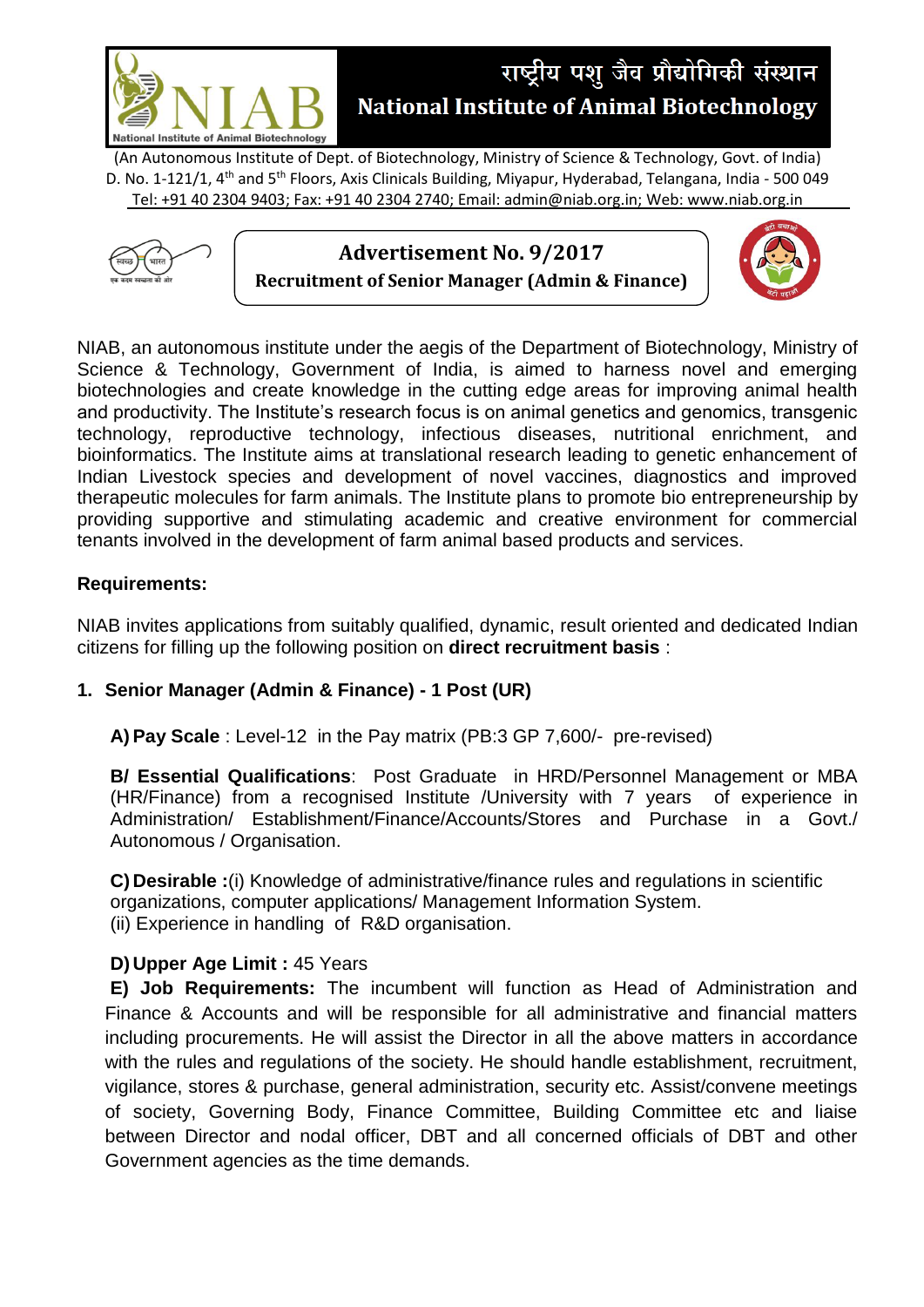#### **General Information and Conditions:**

- 1. **T**he positions carry usual allowances as admissible to the Central Government Employees of the same pay and status posted at Hyderabad.
- 2. Appointment will be made initially on probation period of two years which may be extended at the discretion of the Competent Authority. Further continuation will depend on candidate's performance during the initial period of probation.
- 3. Applications from employees working in Government Departments, Public Sector Undertakings and Government funded agencies will be considered only if forwarded through proper channel and with a clear certificate that the applicant will be relieved within one month of the receipt of appointment order.
- 4. Canvassing in any form and/or bringing in any influence, political or otherwise will automatically disqualify the candidate for the post.
- 5. Reservations as per the Government of India norms in respect of SC / ST / OBC / PWD etc. will apply.
- 6. Age limits shall be reckoned as on the closing date for receipt of application.
- 7. **The upper age limit is up to 05 years for SC/ST and 03 years for OBC as per the Government orders in force only in those cases where the posts are reserved for respective categories,** on production of relevant certificates in the prescribed format signed by the specified authority at the time of interview. The OBC candidates should produce the prescribed certificate valid for employment under Central Government. Age relaxation for Persons with Disabilities (PwD) falling under the following categories : UR-10 years, OBC-13 years, SC/ST-15 years. For ex-servicemen upto the extent of service rendered in defence forces (Army, Navy & Air Force) plus 3 years.
- 8. The age limit, qualification, experience and other requirements may be relaxed at the discretion of the competent authority, in case of candidates who are otherwise found suitable.
- 9. Reservation for persons with disability (PWD) will be in accordance with section 33 of Disabilities Act, 1995 will apply.
- 10. Experience for the positions mentioned in the advertisement will be reckoned from the date of acquiring the qualification prescribed for the position.
- 11. **Mere fulfilling minimum qualifications will not entitle a candidate for being called for written test and / or interview which will depend upon the decision of the competent authority.**
- 12. In case a large number of applications are received for each post, screening will be done to limit the number of candidates to those possessing higher/relevant qualification and experience. The decision of the Controlling Authority will be final in this respect.
- 13 Only shortlisted candidates will be called for written test and / or interview as decided by the competent authority.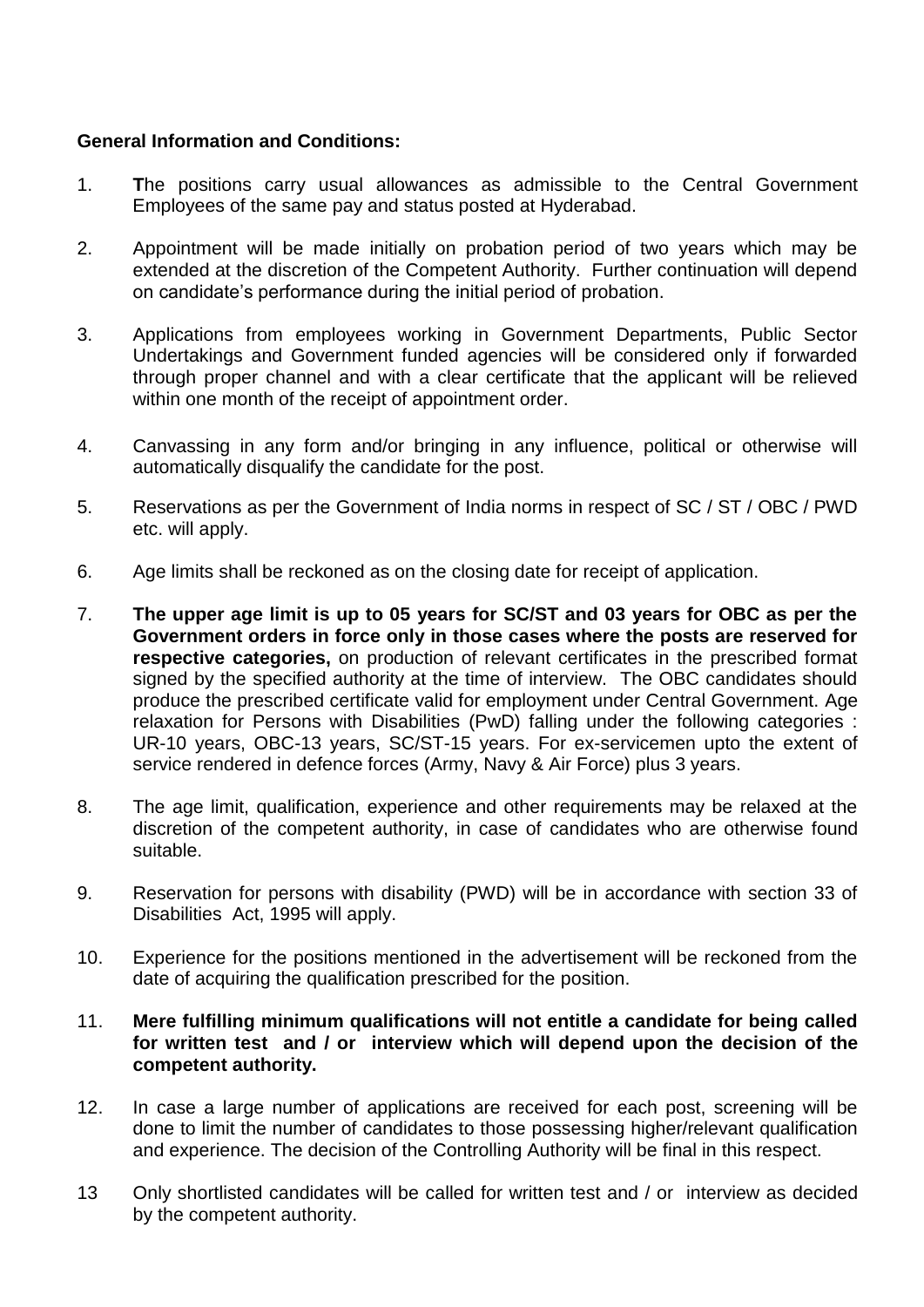- 14. Candidates called for written test and / or interview will be paid single second class rail fare from the actual place of undertaking the journey or from the normal place of residence whichever is nearer to Secunderabad Railway Station on production of relevant document of travel. However, reservation and sleeper charges and surcharge on superfast trains will be admitted if requisite ticket / receipt etc. is submitted as proof of having actually incurred the expenses. In the absence of valid details in the TA claim, the surcharges, etc., will not be allowed.
- 15. Incomplete applications and/or the applications received after the last date are not likely to be considered.
- 16. An application fee of Rs.500/- through a crossed Demand Draft drawn on any nationalised bank and valid for at least 3 months in favour of "National Institute of Animal Biotechnology, Hyderabad" payable at Hyderabad, preferably Punjab National Bank, Gachibowli (Code No.PUNB0498700), Hyderabad. **(SC / ST / PWD / Women candidates/ departmental candidates are exempted from payment of application fee).**

#### 17. **How to apply**

(a) Eligible candidates are required to apply ONLINE through our website [www.niab.org.in](http://www.niab.org.in/)

(b) The candidate needs to register on the website with username and password along with valid email id. Already registered candidates, may login with the existing username and password

(c) Online Application will be available on website [www.niab.org.in](http://www.niab.org.in/) from 19-8-2017

(d) An application fee of Rs.500/- is payable through a crossed Demand Draft drawn on any nationalised bank and valid for at least 3 months in favour of "National Institute of Animal Biotechnology, Hyderabad" payable at Hyderabad, preferably Punjab National Bank, Gachibowli (Code No.PUNB0498700), Hyderabad. **(SC / ST / PWD / Women candidates/ departmental candidates are exempted from payment of application fee).** The following details must be filled on back side of Demand Draft:

- i. Advertisement Number
- ii.Candidate's Name
- ii. Category
- iii. Post Applied for
- (e) After online submission, candidates should take a print out of the computer generated application form, paste a recent passport sized photograph and sign on each page of the form & on the photograph.
- (f) This computer generated application form (print-out) duly accompanied by selfattested copies of the certificates, mark sheets, testimonials in support of age, educational qualifications, experience, reprints of publications and caste certificate (if applicable) along with Demand Draft for Rs.500/-, if applicable, should be sent in an envelope super-scribing "APPLICATON FOR THE POST OF SENIOR MANAGER (Admin & Finance)" by post to the **Director, National Institute of Animal Biotechnology, D No. 1-121/1, 4th and 5th Floors, Axis Clinicals Building, Miyapur, Hyderabad, Telangana, India – 500 049 on or before the prescribed last date.**